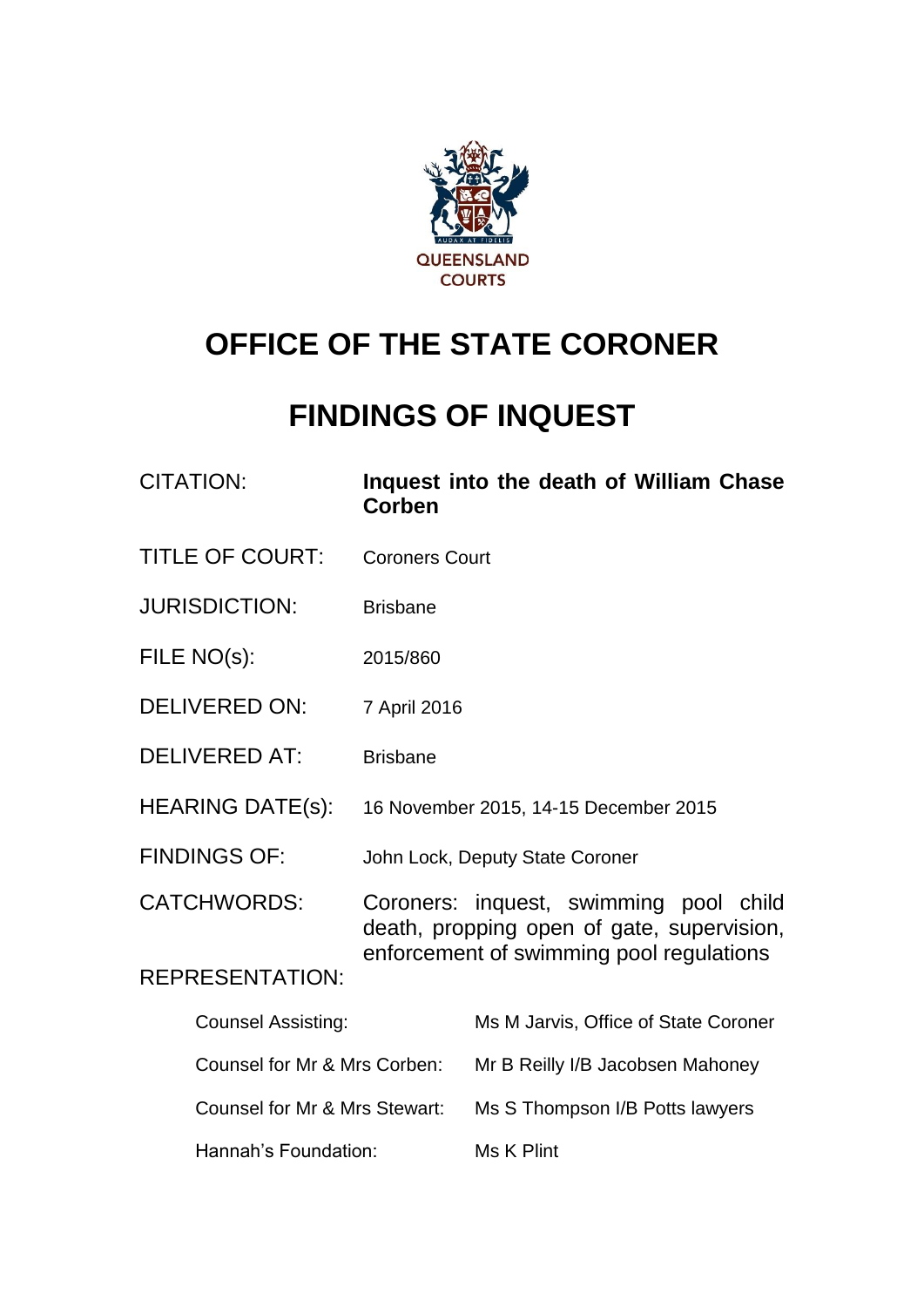## Contents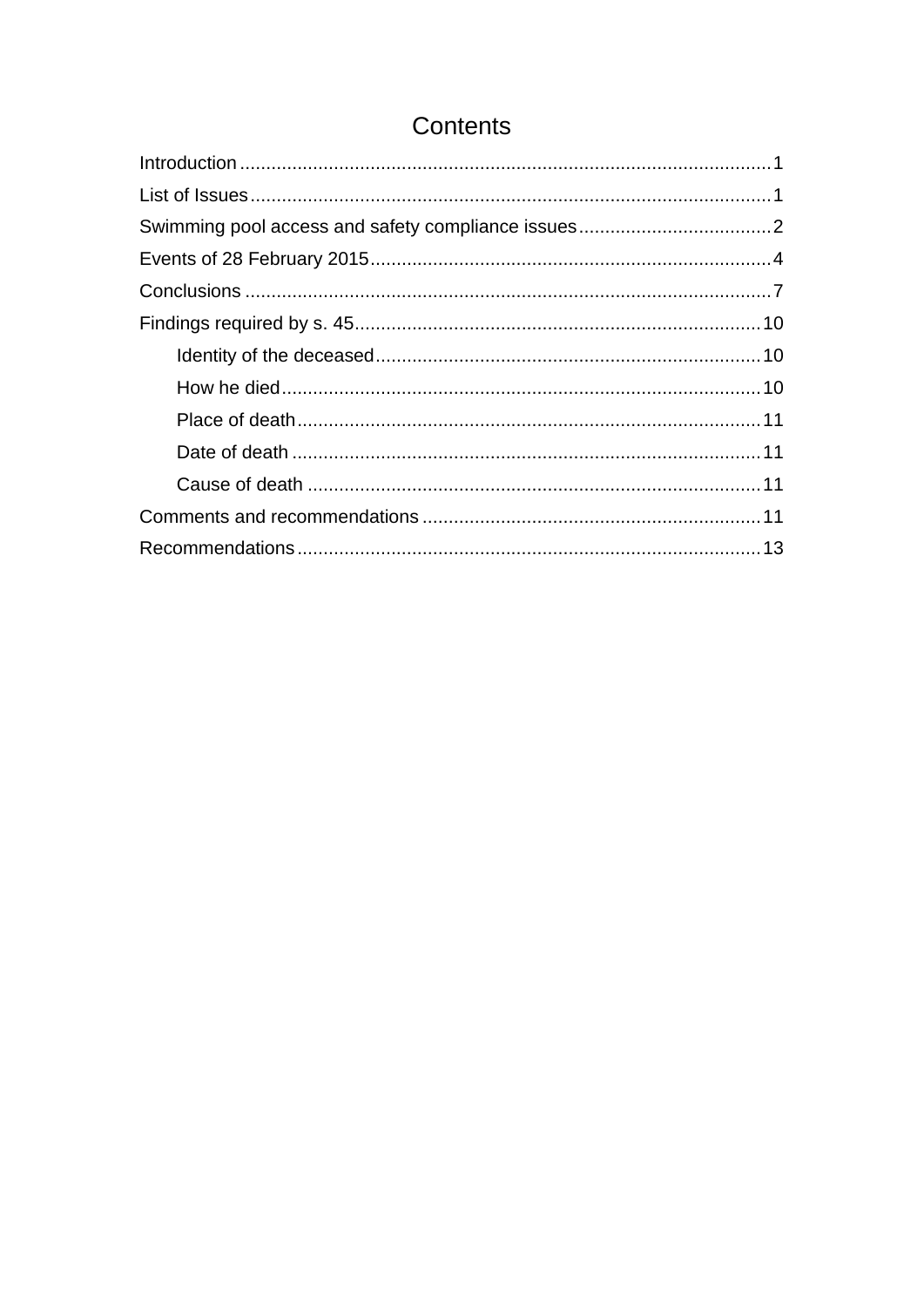### <span id="page-2-0"></span>**Introduction**

- 1. William Corben was four years of age when he died after being found unconscious in a swimming pool in his neighbours' backyard, at Pacific Pines in Queensland on Saturday 28 February 2015.
- 2. An investigation indicated that two critical factors may have played a part in the tragic events of that afternoon, namely:
	- whether there was a deliberate propping open of the pool gate, which then allowed access to the pool area by other children including William, and
	- the level of supervision that was provided to the children during that time.
- 3. However, the particular circumstances in which the pool gate was propped open and supervision was provided remained somewhat unclear.
- 4. A decision was made for these circumstances to be examined in further detail by way of inquest to gain a better understanding of the factors that may have contributed to William's tragic death.
- 5. It was further hoped that an inquest may help raise public awareness of the critical things parents and pool owners need to do to ensure the safety of children in and around swimming pools.
- 6. Ms K Plint of Hannah's Foundation was given leave to appear to make submissions and otherwise examine witnesses (subject to leave being granted), pursuant to s. 36(3) of the *Coroners Act 2003*.

### <span id="page-2-1"></span>**List of issues**

- 7. A Pre-Inquest Conference was held on 16 November 2015. The issues determined for the inquest were as follows:
	- The findings required by s. 45(2) of the *Coroners Act 2003*; namely the identity of the deceased, when, where and how he died and what caused his death; and
	- To discover what happened so as to inform the family and the public how the death occurred, with a view to raising awareness and reducing the likelihood of similar deaths, including by way of preventive recommendations if appropriate.
- 8. The witnesses to be called included the following:
	- Detective Sergeant Mike Cahill, Gold Coast District Child Protection and Investigation Unit, QPS (QPS Investigating Officer)
	- Robert Hooper, Inspector, Gold Coast City Council (prepared 'Pool immersion incident report' dated 12 March 2015)
	- Hayley Corben (William's mother)
	- Rodney Stewart (pool owner)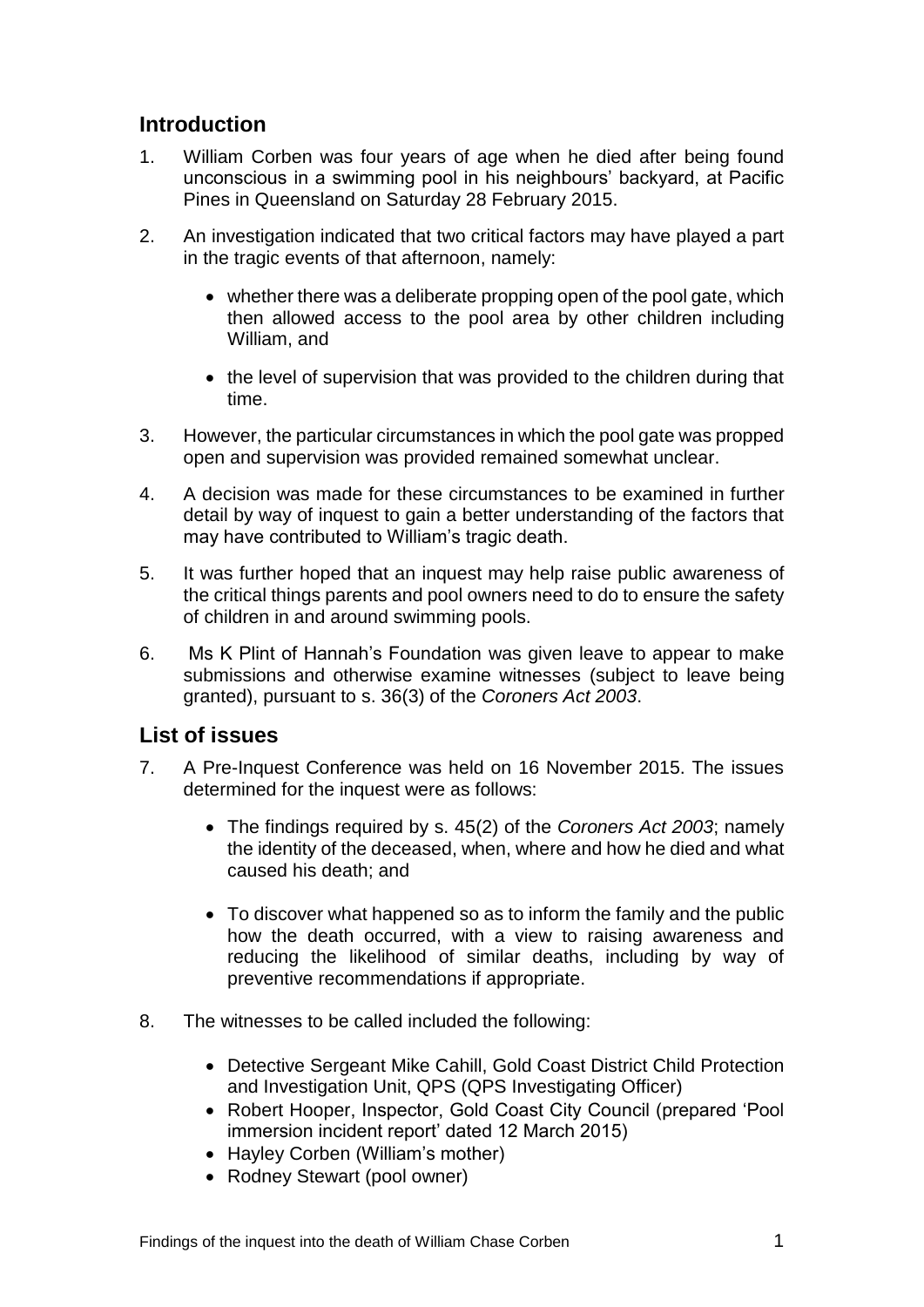• Lisa Stewart (pool owner)

#### <span id="page-3-0"></span>**Swimming pool access and safety compliance issues**

- 9. William and his eight-year-old brother resided with their parents at an address at Pacific Pines, on the Gold Coast. The Corben family had moved there only one month previously but it appears they had quickly become acquainted and formed friendships with neighbouring families, including the Stewarts who lived across the road.
- 10. Hayley Corben provided evidence that due to William experiencing a reaction to chlorine they were unable to continue providing him with swimming lessons which he had taken for twelve months from around age two. This had come up in a conversation with Lisa Stewart and Hayley Corben stated that Lisa Stewart knew that William could not swim.
- 11. There had been two previous occasions when William and his older brother had been invited to swim in the Stewarts' pool. On the first occasion Hayley Corben had been present for the whole time and on the second occasion was a matter of minutes behind but Lisa Stewart was present supervising. Similarly, she had told Leanne Pledge another neighbour, that William could not swim and required direct supervision by either herself or an adult when in the pool.
- 12. The swimming pool in question was a recent addition to the Stewart residence having been certified by the Gold Coast City Council on 15 July 2014. It is evident the pool fence complied with the most recent regulations and standards and a post incident pool inspection revealed only a minor non-conformity unrelated to the immersion incident.
- 13. There was a glass and security mesh screen sliding door set allowing direct access to the pool area from the main bedroom of the house. To be compliant with pool regulations this opening had to be altered in such a way that it was no longer a 'door'. It was not sufficient merely to have a child resistant locking mechanism on the door set (which was allowed under earlier regulations). To comply with this requirement Rodney Stewart states that he installed a plastic bracket, secured with a bolt, to prevent the security mesh screen door being opened unless the bracket was removed. The glass door behind it was able to be opened for airflow reasons.
- 14. Leanne Pledge stated that Lisa Stewart had told her that the sliding doors from the bedroom were not to be opened as the pool inspector told them the doors would have to be kept locked. Leanne Pledge however recalls several times when she saw both the sliding doors open to the pool area such that she could see clearly into the bedroom. She confirmed this in her evidence at the inquest.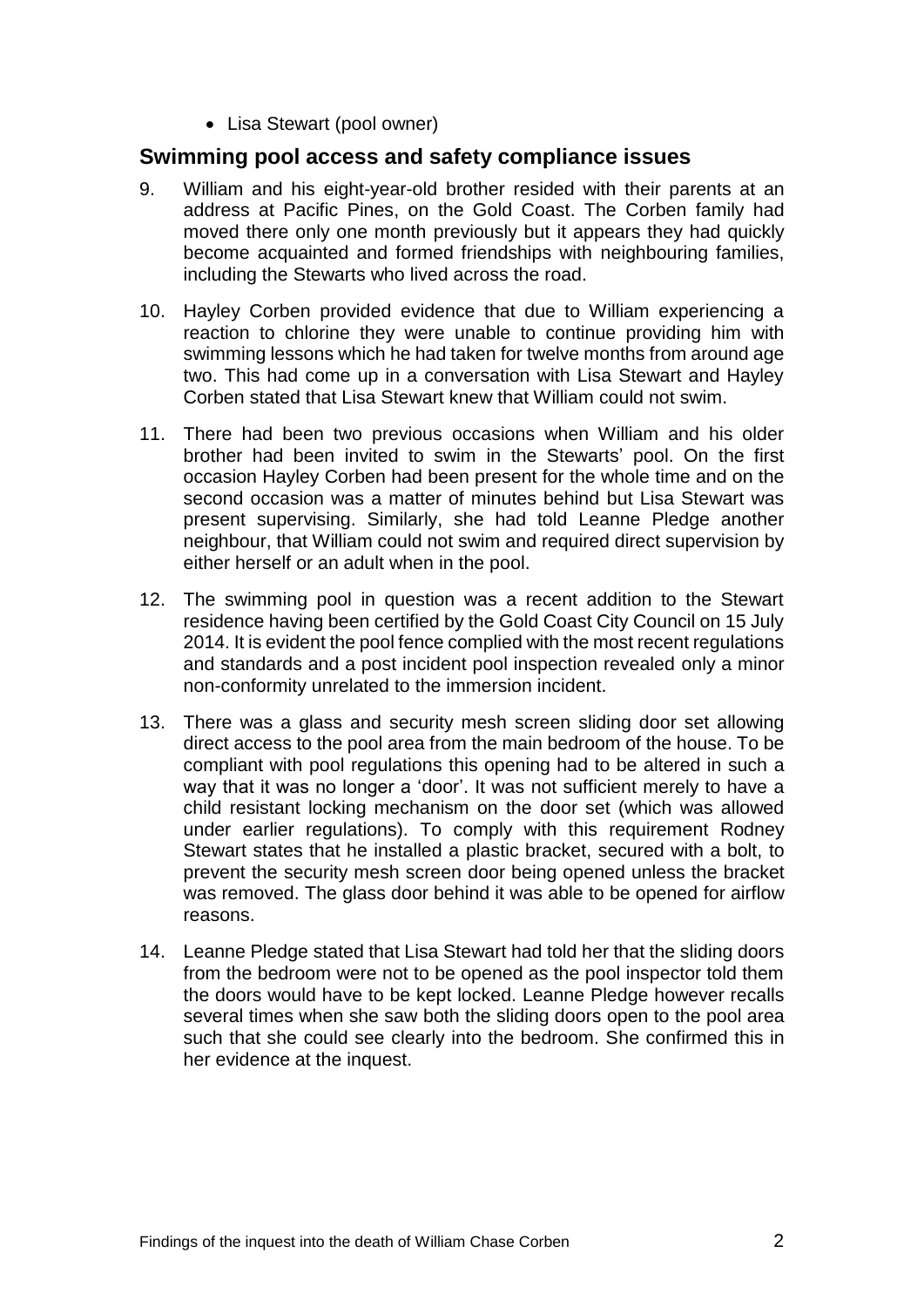

- 15. It is accepted that some type of bracket would likely have been in place at the time of inspection for certification. In his evidence Rodney Stewart stated that at no time had he subsequently touched or removed that bracket.
- 16. Rodney Stewart was asked about the glass door at the scene and he said it probably was also open.
- 17. It became evident for the first time at the inquest that Lisa Stewart was able to gain access to the pool area directly through the bedroom doorway upon being informed William had been removed from the pool unconscious. The circumstances in which this was possible was the subject of some conjecture at the inquest. Of significance is that this was not raised by Rodney Stewart in his interview with police or pointed out to police at the scene. Further there is no evidence from the scene photographs of a broken piece of plastic bracket or any bracket for that matter.
- 18. Sergeant Cahill from the Child Protection Investigation Unit recalls there was a screen and glass door and did not notice any brackets or other fixtures or debris or damage to the door or its surrounds.
- 19. On one photograph taken by the pool inspector conducting the post incident inspection there is evidence of a substantial metal bracket now installed after the incident by Rodney Stewart, as well as another hole in the metal consistent with what may have been a previous screw hole. All that establishes is that there may have been a bracket installed for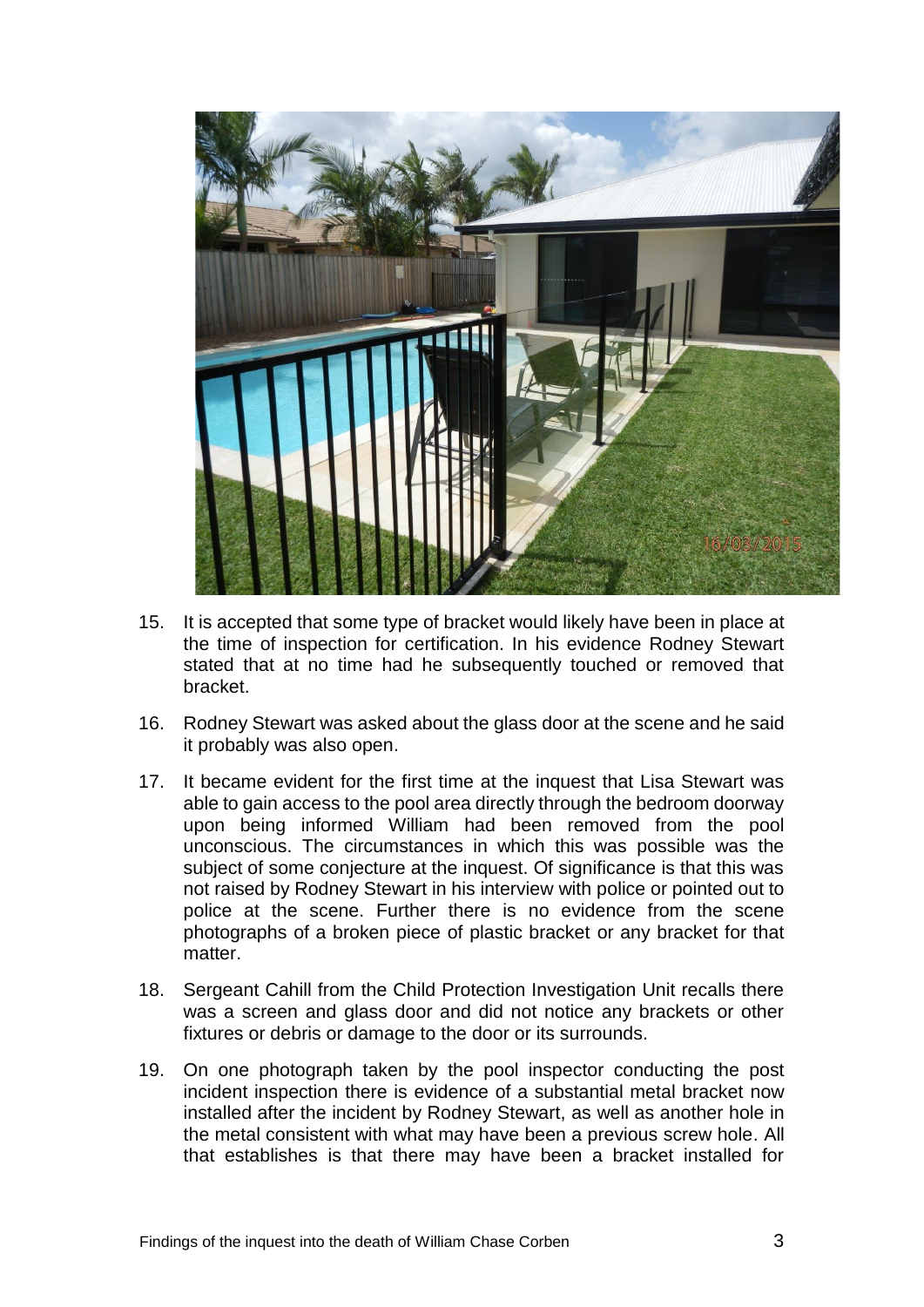certification purposes but that does not prove or mean it had not otherwise been removed subsequently.

- 20. If Leanne Pledge is correct, it is clear that access through both doors was possible. Rodney Stewart says this is rubbish.
- 21. Lisa Stewart says she did not know how the door was secured only that they could not use the door anymore. She said she does not recall trying to open it or test to see if it could slide open. She denied the evidence of Leanne Pledge that there were occasions when both doors were open. She said there was a key to the screen door in a drawer in the bedroom. When she went outside to commence CPR she thought the quickest way to get there was through the doorway, so she grabbed the key. She says she has no idea if she had broken something and suggested the strength required to break the bracket may have been due to adrenaline. Otherwise she would have had to walk back through the house to the patio area.

#### <span id="page-5-0"></span>**Events of 28 February 2015**

- 22. Late on the afternoon of 28 February 2015, at around 4.00pm, William and his older brother were over at the Stewarts' house, playing with their two young sons, aged eight and five, and a ten-year old child who lived next door to the Stewarts.
- 23. The exact events of that afternoon are unclear in so far as some of the detail is concerned, but in general the events can be summarised as follows. During the afternoon the Corbens were in their front yard attending to the garden and other maintenance. Their two children were out the front playing in view of their parents. Earlier in the afternoon they had been at a neighbour's swimming in their pool. The neighbour was Leanne Pledge and she supervised the children. The boys returned and got dressed. At one point the children were building a cubby house on the driveway of the Stewart's home with the Stewart boys. Neither of the Corben children were in swimming clothes. Both boys then went inside the Stewarts' home and Hayley Corben thought they were intending to play in the playroom.
- 24. It appears that the five young children were allowed to swim in the Stewarts' swimming pool for a period of time by Mr Stewart. There was some contention as to how that occurred (whether it was initiated by Mr Stewart or at the request of the children), but whatever are the precise details, I am satisfied that Mr Stewart, as the only adult present, allowed the children to go into the pool. He did not check with the Corbens if this was okay or otherwise inform them. I am satisfied that if Hayley Corben had been told the children were going to swim she would have intervened or otherwise supervised her children herself.
- 25. I am satisfied that Rodney Stewart remained either in the pool area or in the general vicinity of the children whilst they were in the pool. Lisa Stewart was at this time walking some distance away. Hayley Corben saw Lisa Stewart come home and saw her go into the house. It is apparent that at some earlier point Rodney Stewart made contact with his wife to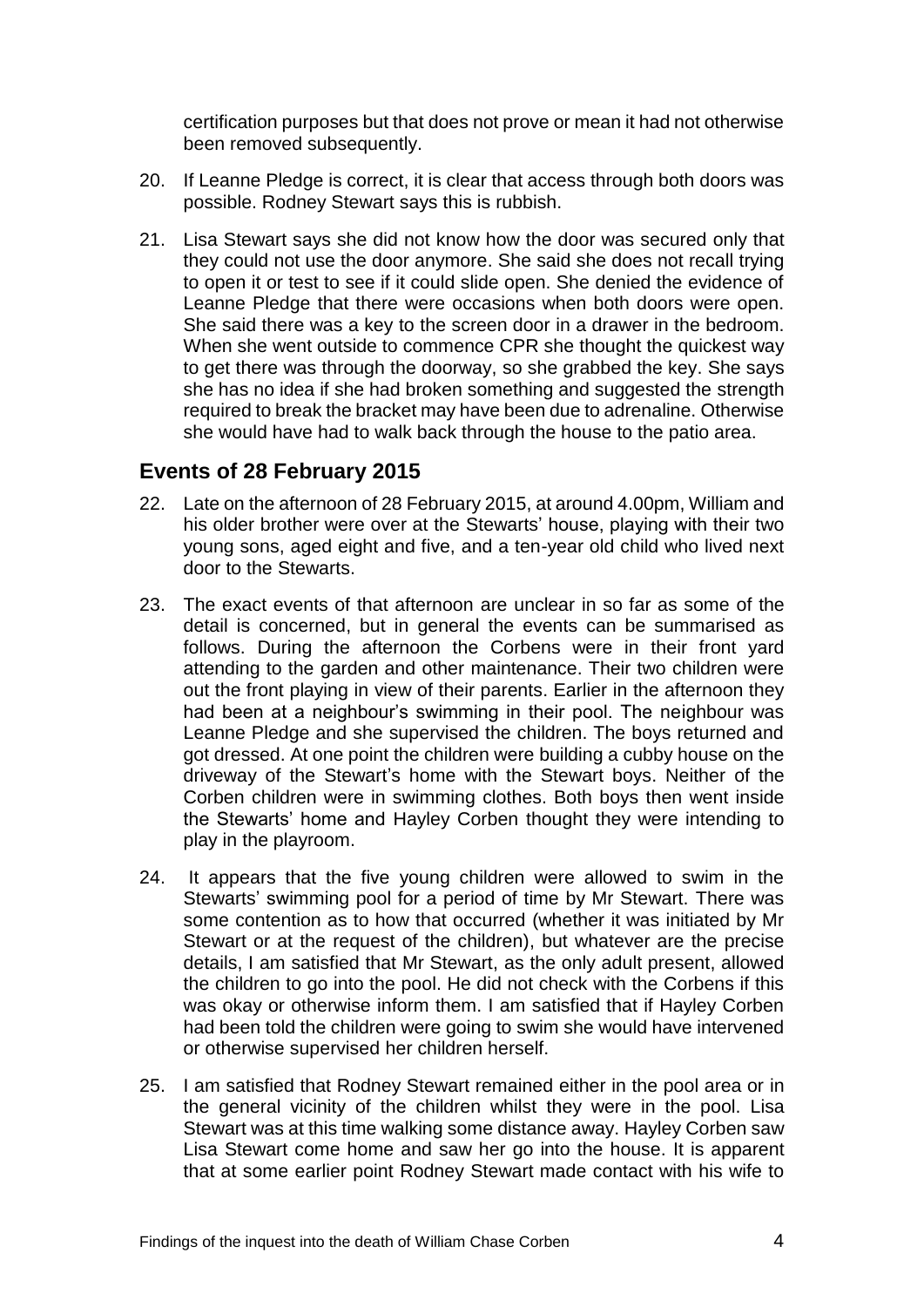check on when she intended to return to the residence. Shortly after her return Rodney Stewart asked his wife to supervise the children in the pool while he mowed the lawn. At some stage, the children finished playing in the pool and began playing a game of 'hide and seek'. During this game, William went missing. Some of the children noticed this but believed William had gone home. Lisa Stewart asked the children where William was and she says this was the response.

- 26. According to the police report, approximately twenty minutes later, Rodney Stewart, entered the pool area and began removing the inflatable toys from the pool. Lisa Stewart thought the time between her last seeing William and him being found was about five minutes. In any event it was at this time that William was discovered, semi-submerged and floating in the corner of the pool face down. Rodney Stewart pulled William from the pool. He first alerted his wife and he says he was shocked when he saw her come through the bedroom doorway, which should have been secured by the bracket, and started CPR.
- 27. Rodney Stewart then alerted Hayley Corben who was mowing her front lawn and she ran over to the house. Hayley Corben could see all of the children were wet and William was in his underwear. She screamed to them about who had let them into the pool and why she had not been told that they were going to swim
- 28. The QAS Electronic Ambulance Report recorded a call to Queensland Ambulance Service was made at 5:24. QAS dispatched the first unit at 5:27 and a second at 5:29 and were with the patient at 5:33. At that time the pulse and blood pressure were unrecordable and William was in pulseless electrical activity. Advanced CPR was commenced. There was a low pulse obtained at 5:39 and a return to a more regular spontaneous circulation by 5:43. William was loaded at 5:50 and transported to the nearest hospital for emergency medical care and arrived at Gold Coast University Hospital at 6:03. He was later taken to the Lady Cilento Children's Hospital, where he was placed on life support. William's condition did not improve and tests failed to identify any brain function or signs of life. William's family made the decision to cease life support, and William died on 4 March 2015.
- 29. A pathologist determined William's cause of death as 'hypoxic ischaemic encephalopathy' following a near drowning event.
- 30. Hayley Corben was told by a doctor at the hospital that on the way William presented it is likely he had been without oxygen for in the vicinity of 20 to 27 minutes. Lisa Stewart had said there was only a gap of 5 minutes between when she last saw William and him being found. Whether that is the case or not (and it appears to be longer than that), it is apparent there was at least a period of over 20 minutes and likely longer (given the first call seems to have been made by Mr Corben) during which William was without any oxygen being produced in his circulation before CPR was successful.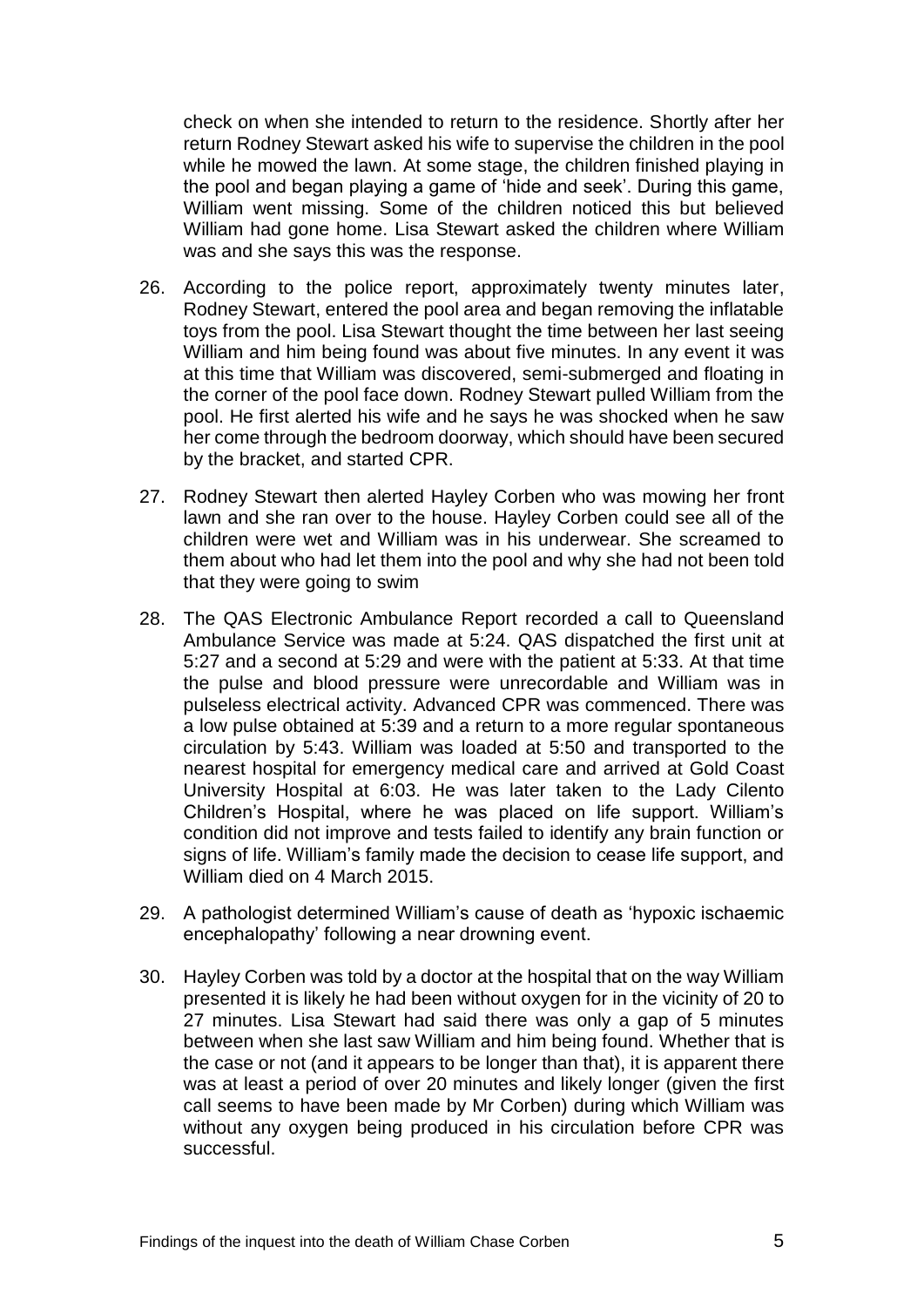- 31. Upon being notified of the incident on 28 February 2015, police officers immediately attended the scene. An electronically recorded statement from Rodney Stewart was taken as he took the officers on a walk-through of the pool area. Scene photographs were taken. Lisa Stewart also provided an electronically recorded statement to police shortly after the incident. Police officers also interviewed and obtained section 93A statements from the four children who were playing with William later that evening.
- 32. Mr Stewart admitted in his interview to have 'likely' propped open the pool gate with timber blocks. Photographs taken by police after the incident show timber blocks left near the metal and glass gate. He told police that he did use these to prop open the gates. He contended in his evidence at the inquest that he did that so he could push his mower through and they had not been left open in that state on the day. In his interview he said he would sometimes use the blocks of wood to keep the gate open when the children were in the pool and they were directly present. In his interview he stated that in relation to the pool gate he could not recall whether the pool fence was closed or open.
- 33. Sergeant Cahill observed one of the gates was chocked open with the lump of wood when he attended.
- 34. An 8 year old child of the Stewarts and William's brother aged 8 both told police in the course of their s 93A interview that Mr Stewart had secured the pool gate open by putting a block on them. William's brother in particular said Mr Stewart was going in and out of the house with the washing and left the gate open to go in and out of the house.
- 35. Mr Stewart stated that he was initially watching the children for about 30 minutes at the swimming pool. Then his wife came home about 4:30 (in evidence he said it was closer to 4:40/45) and he asked her to keep an eye on the children whilst he did the mowing. When he left to start the mowing she was at the pool.
- 36. He says that his wife must have gone inside for a few seconds to change and when she came out she asked the other children where William was and the children said he must have gone home.
- 37. He was also questioned about his knowledge of William's ability to swim and he stated that he was wearing a floaty whenever he saw him and he always remained on the step into the pool.
- 38. Lisa Stewart told police that her husband contacted her about 4:30 to ask how much longer she would be out as the neighbour's boys had come across to swim and he was hoping to mow the lawn.
- 39. She said she was watching the children in the pool area whilst her husband started mowing. She stated that she saw Mrs Corben mowing her lawn. She said in her evidence that she was in the pool area the whole time while the children were swimming. She said she did not go out of the pool area or inside her home until after the children started getting out of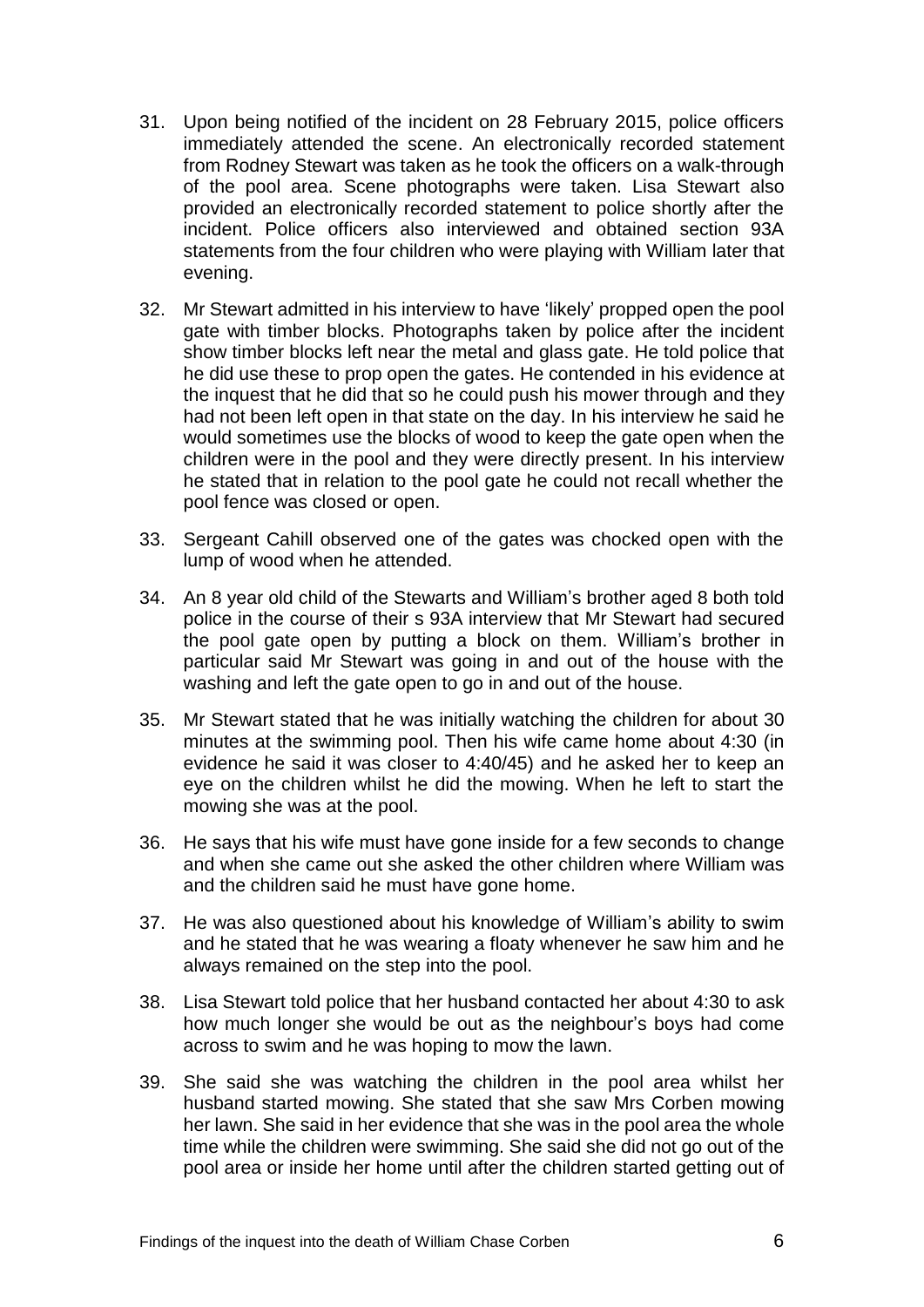the pool and running around and playing hide and seek. In her evidence at the inquest she, for the first time, described hearing the 'bang, bang, bang' of the gate closing.

- 40. She stated that she asked the children three times where William was and her children said he had gone home.
- 41. At some point she agreed she was in her bedroom getting ready to go to the movies with some friends but this was only after the children had got out of the pool. They had arranged to meet at 6pm. There was some contention as to whether she had a shower in this time. She denied this was the case.
- 42. The 10 year old child of Leanne Pledge stated in his interview that Mrs Stewart was watching the children from the sliding door of her bedroom as they were swimming. He said he saw her making her bed. She asked the children to get out of the pool as she wanted to have a shower and the children complied. He said both the glass door and screen door were open. They then started to play hide and seek. William's brother had hidden behind the vegetable garden and William was under a table. It was at this stage that William ran away behind the pool pump and when they could not find him he thought he had gone home. He repeated that Lisa Stewart was in the shower.
- 43. The 8 year old Stewart child in his interview repeated on a number of occasions that his mother had been taking a shower. The Stewarts both stated that he has been diagnosed ADHD and Asperger's Syndrome and the court should have concerns as to his reliability on this issue.
- 44. Leanne Pledge described Lisa Stewart as appearing quite different when she saw her applying CPR as she appeared to have freshly washed hair and was dressed in clothes for going out and previously she appeared to be hot and sweaty and in exercise clothing. Lisa Stewart disagreed that she had had a shower. She said she may have said she wanted a shower but she decided she did not require one.
- 45. Lisa Stewart's evidence was essentially that she had gone for a walk during the afternoon wearing a singlet, shorts and thongs. She had intended to meet friends at the movies at 6pm. She had intended to have a shower but she noticed the time and decided she did not have enough time.

#### <span id="page-8-0"></span>**Conclusions**

46. In reaching my conclusions it should be kept in mind that a coroner must not include in the findings or any comments or recommendations, statements that a person is or maybe guilty of an offence or is or maybe civilly liable for something.<sup>1</sup> The focus is on discovering what happened, not on ascribing guilt, attributing blame or apportioning liability. The purpose is to inform the family and the public of how the death occurred with a view to reducing the likelihood of similar deaths.

l

<sup>1</sup> s 45(5) *Coroners Act 2003*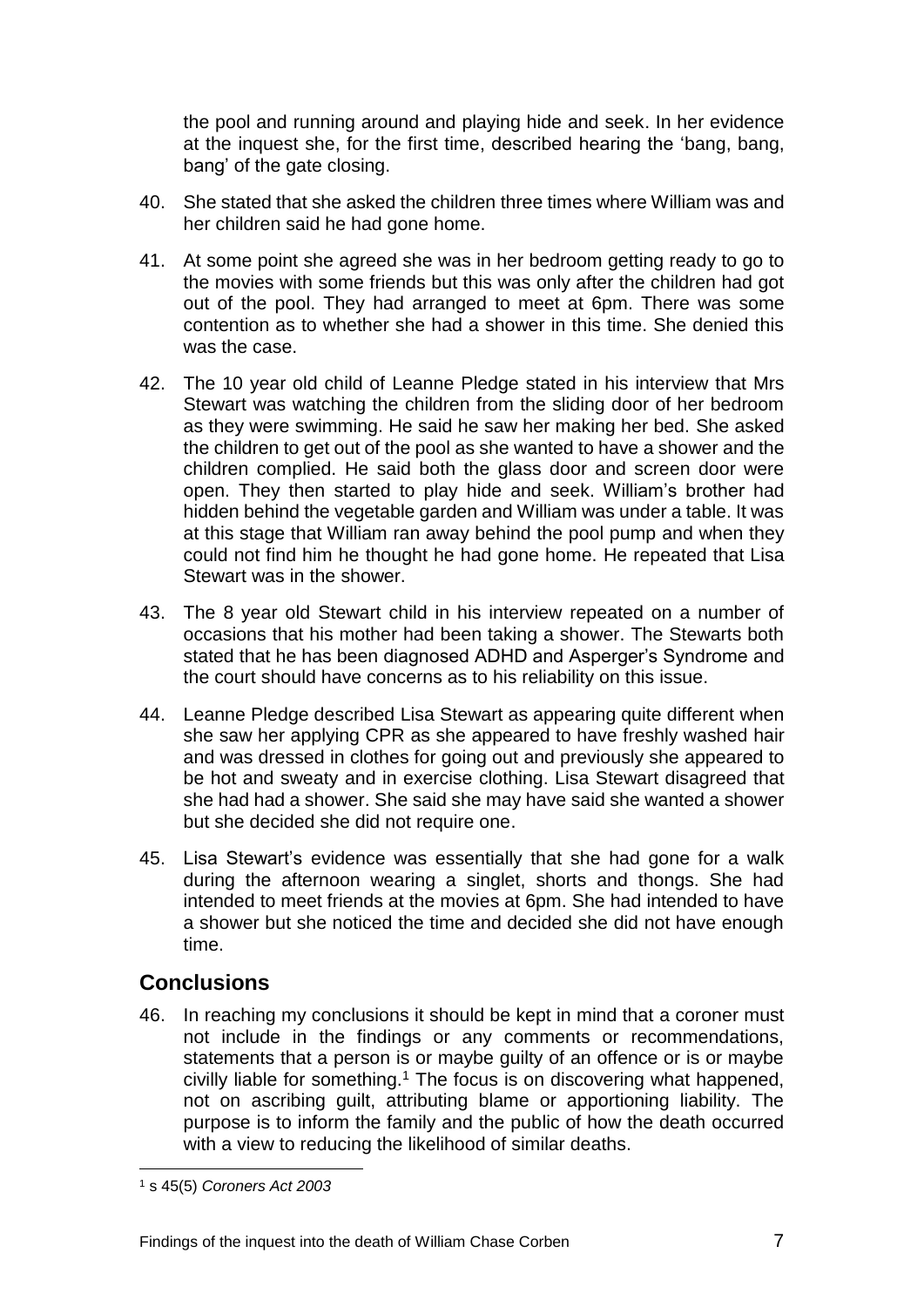- 47. If, from information obtained at an inquest or during the investigation, a coroner reasonably suspects a person has committed a criminal offence, the coroner must give the information to the Director of Public Prosecutions (DPP) in the case of an indictable offence, and to the chief executive of the department which administers legislation creating an offence which is not indictable.<sup>2</sup> The evidentiary threshold for making such a referral is a low one and any response is for the DPP alone to consider.
- 48. In this case, submissions were made that there is sufficient information for me to refer the facts of this case to the DPP in relation to a possible offence under s. 364A – Leaving a child under 12 unattended. I agree that the appropriate threshold has been reached to so do.
- 49. I can readily conclude that Hayley Corben had impressed upon Lisa Stewart about William's poor swimming capability. Lisa Stewart was aware from experience that Hayley had attended personally on the only two previous occasions when William was swimming in their pool.
- 50. When the children had gone over to the Stewarts' house that afternoon, Hayley Corben had not expected the children to go swimming again. They had already had a swim and were in play clothes, not swimming clothes. Permission to swim seems to have been initiated either by Mr Stewart or at least with his agreement.
- 51. Rodney Stewart had initiated a 'bad practice'<sup>3</sup> of propping open the pool gates. He had two blocks of wood near the gates for that purpose. He says this was to allow him to bring his mower through but it is evident it was more frequent than that. The pool gates were propped open that afternoon before he started mowing. The evidence of the children in their interviews they gave to police within hours of the incident are very consistent in that respect. He was likely to have been exercising greater supervision than his wife and seems to have been generally in the vicinity of the pool. He was anxious to start his mowing so he rang his wife and asked if she could come back from her walk soon to take over.
- 52. Lisa Stewart had been walking in shorts, shirt and thongs during the afternoon of a February day. She returned around 4:45. She was intending to meet friends for a movie at 6pm. She took over the supervision of the children. They continued to swim for a time until she requested they leave the pool area. She said she wanted to take a shower. She believed the boys left the pool area. I expect that they did and this is not a case of William having been left in the pool area. They started a game of hide and seek. It was at this point that William made his way back into the pool area because the gates were propped open.

l  $2$  s. 48(2)

<sup>&</sup>lt;sup>3</sup> His words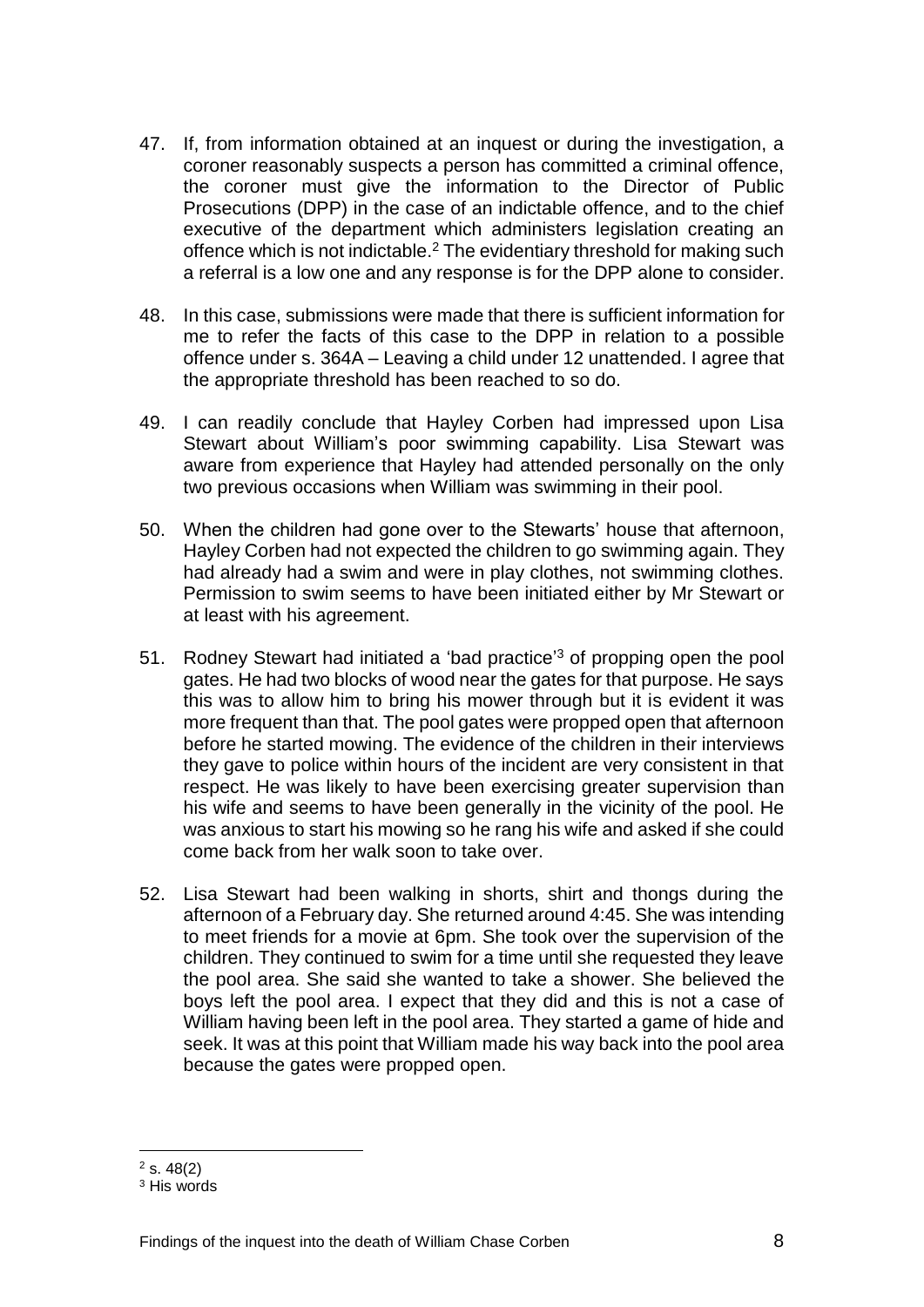- 53. Lisa Stewart was by this time in the house getting ready to go out. The resolution of whether she took a shower or not is not altogether significant. It does defy common sense and logic that in the face of having been walking during a February afternoon; expecting to go to the movies with friends; expressing that she wished to take a shower; saying that was her intention to a number of the children, that she did not do so. Leanne Pledge was adamant she appeared to be fresher than she was on her return from her walk.
- 54. Whether she was taking a shower or simply changing and putting on make-up as she says, there was a gap in her supervision of the children. She relied on young children to impart the information that William had gone home. She did not check this with the Corbens. All however would have been different if the gates had not been propped open.
- 55. There is the issue of the open screen door. It is difficult to reconcile the evidence of Mr and Mrs Stewart in this respect with the other evidence. Whatever bracket had been placed on the door to meet certification, I am satisfied it had been removed. No evidence of a broken bracket was found at the scene or noted in police photographs. Neither Lisa Stewart nor Rodney Stewart made any mention of this to the police on the day.
- 56. Leanne Pledge says she saw both doors open on occasions. Lisa Stewart says she has no idea how the door was secured. Yet she decided to use the key found in a set of drawers to burst her way through the 'plastic' bracket she did not know existed. This was not a case where she needed to pull William from the water. Her husband had already secured William from the pool. She was able to come out so quickly because the door was easily able to be open, she knew this, and had no reason to consider other longer options of getting to the area.
- 57. The resolution of that issue is also not determinative of the cause of William's drowning as there is no evidence he had been seen in the bedroom area or obtained access through the door. It arguably points to a fairly cavalier approach by the Stewarts to their obligations to maintain pool safety.
- *58.* Mrs Plint on behalf of Hannah's Foundation stated that since 2013 there had been 13 deaths in backyard pools and all related to some extent to the propping open of pool gates. Supervision or a lapse in supervision of course is always an issue in swimming pool child deaths. Hannah's Foundation, in conjunction with the Corben family, launched an awareness campaign 'STOP! DON"T PROP'. They are also advocating for changes to the law making it a criminal offence for breaching swimming pool legislation when a drowning occurs.
- 59. What this statistic says is that the enhanced pool safety and fencing laws that have been introduced into Queensland have been very successful. But deaths have continued to occur because of deliberate breaches of the pool safety laws by placing obstacles in front of gates, which effectively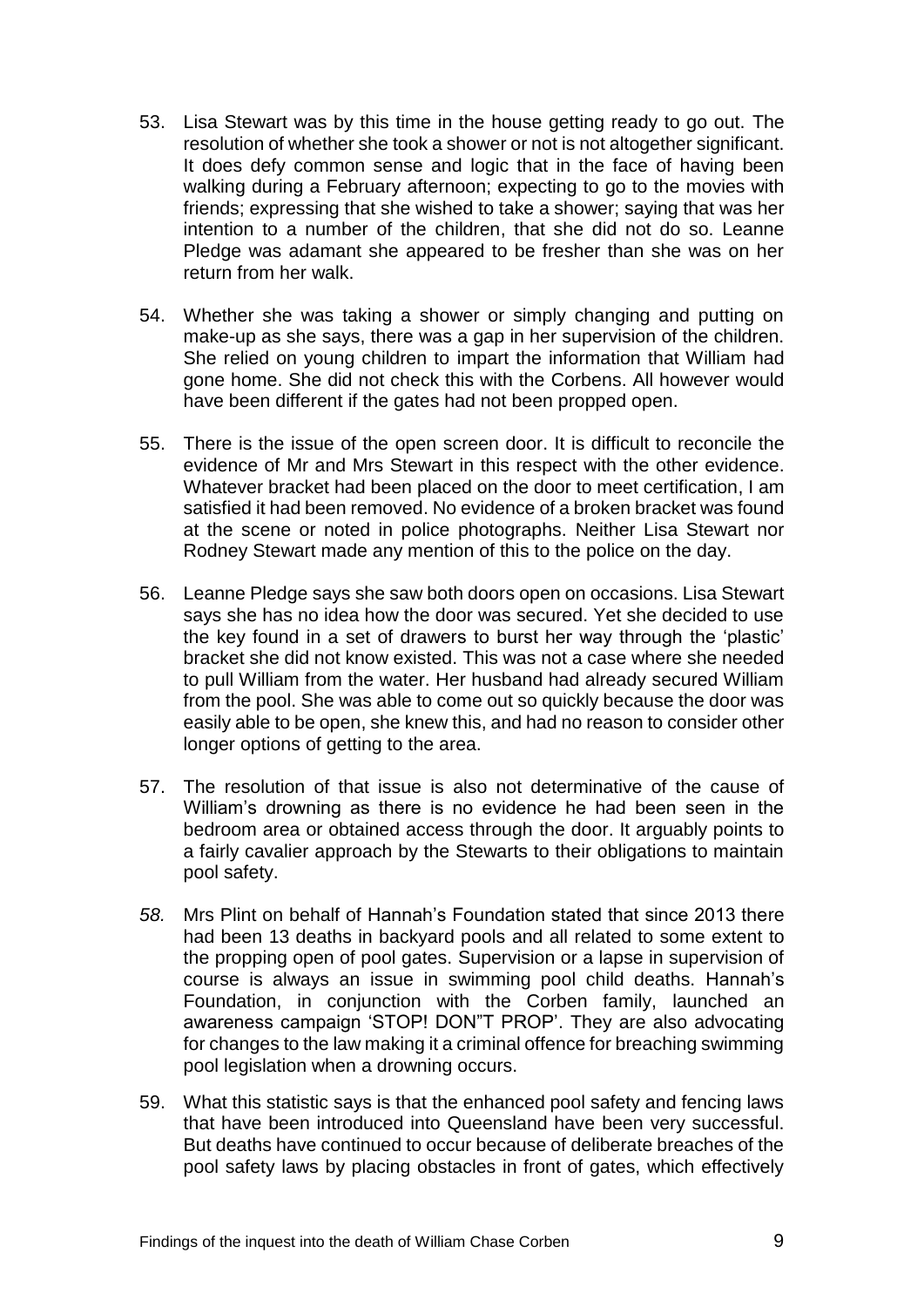renders useless the safety features intended by pool fencing and compliant gates in the first place.

- 60. In December 2015, I conducted two inquests involving the deaths of children in swimming pools where a gate had been propped open.
- 61. In the matter of T, after T's death, T's mother issued this message for other parents [The Toowoomba Chronicle, 26 March 2015]:

*Always make sure your pool gate is shut, check that it has closed correctly and never prop it open. Tragedies happen in a second; don't believe it can't happen to you.*

- 62. That message is particularly pertinent to the events that occurred in both cases and is essentially the safety message that needs to be impressed on all pool owners.
- 63. I can also say that both Counsel Assisting and I in separate incidents over the Christmas holiday season have seen swimming pool gates propped open.
- 64. In T's case, he was apparently capable of swimming to save himself. However, it is likely he fell and in the process hit his head and became unconscious. He was in the water for a 5 to 10 minute period, long enough to suffer the effects of drowning.
- 65. The capability to swim to save oneself is of course a significant prevention strategy, but is no substitute for compliant barriers to prevent unnoticed entry to pool areas or adequate supervision.
- 66. In William's case, he was not capable of swimming to save himself and this should have been evident to both the Stewarts.
- 67. William's death was preventable. Vigilance in preventing access by children to the pool must be maintained at all times. There are two simple ways of doing this. Firstly, maintain the efficacy of pool fencing and gates in preventing unobserved access. Secondly, maintain direct supervision of young children. In this case there was a lapse in direct supervision as well as access to the pool being enabled by propping open the gate. William was able to re-enter the pool unnoticed and drowned.

#### <span id="page-11-0"></span>**Findings required by s. 45**

<span id="page-11-2"></span><span id="page-11-1"></span>

| <b>Identity of the deceased - William Chase Corben</b> |                                                                                                                                                                                           |
|--------------------------------------------------------|-------------------------------------------------------------------------------------------------------------------------------------------------------------------------------------------|
| How he died $-$                                        | William was aged four at the time of his death.<br>He drowned in his neighbours' residential<br>swimming pool. At the time William was being<br>supervised by his neighbours. There was a |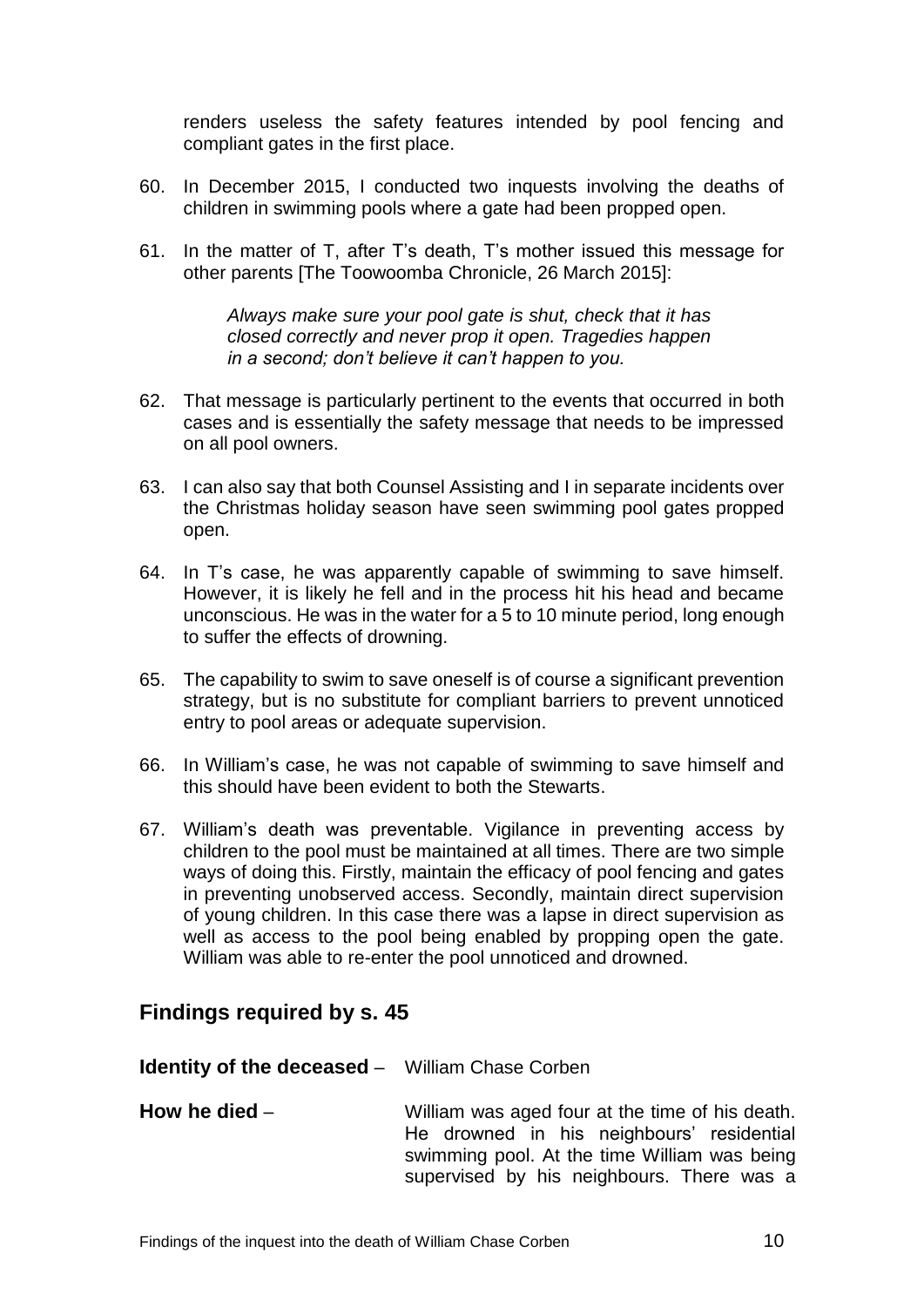lapse in that supervision and William was able to gain access to the swimming pool unnoticed. Access was facilitated because the swimming pool gates had been intentionally propped open with a block of wood. His death was preventable.

<span id="page-12-1"></span><span id="page-12-0"></span>

| Place of death $-$ | Lady Cilento Children's Hospital, South<br><b>Brisbane</b> |  |  |  |  |  |
|--------------------|------------------------------------------------------------|--|--|--|--|--|
| Date of death-     | 4 March 2015                                               |  |  |  |  |  |
| Cause of death –   | Drowning                                                   |  |  |  |  |  |

#### <span id="page-12-3"></span><span id="page-12-2"></span>**Comments and recommendations**

- 68. At the conclusion of this inquest and the inquest in respect to the death of T, I received submissions on a number of proposed recommendations. Those recommendations included proposals to introduce new legislation (Williams Law) making it a criminal offence where a death or serious harm occurs in a swimming pool where there are intentional or negligent breaches to pool safety regulations. Such laws have been recommended by coroners in New South Wales<sup>4</sup> but as far as I am aware have not been introduced. Such laws are the subject of some controversy as it may be argued that current laws relating to offences in the Criminal Code are sufficient.<sup>5</sup>
- 69. The evidence in this inquest as well as that of T also suggests some concerns with respect to efficacy of the regime of pool inspections and training of inspectors.
- 70. I became aware that a State Government Inter-departmental Committee for Pool Safety convened by the Department of Housing and Public Works was reviewing a number of aspects of pool safety including:
	- Immersion Incident Reporting
	- Pool safety Management Plans for Category 3 building such as resorts and hotels
	- Pool Safety Inspectors and training
	- Dam Drownings

l

- Whether there should be new offences for people who commit intentional breaches of pool safety and death or serious harm occurs.
- 71. Counsel Assisting has met with the Department and I have been provided with a copy of their draft report. A final report has not yet been received

<sup>4</sup> Inquest into Multiple Deaths, 30 April 2010, Deputy State Coroner P MacMahon; Inquest into the Death of Sebastien Yeomans, 1 April 2015, Magistrate K Stafford

<sup>5</sup> s 364A – Leaving a child under 12 unattended, s 289 – Persons in charge of dangerous things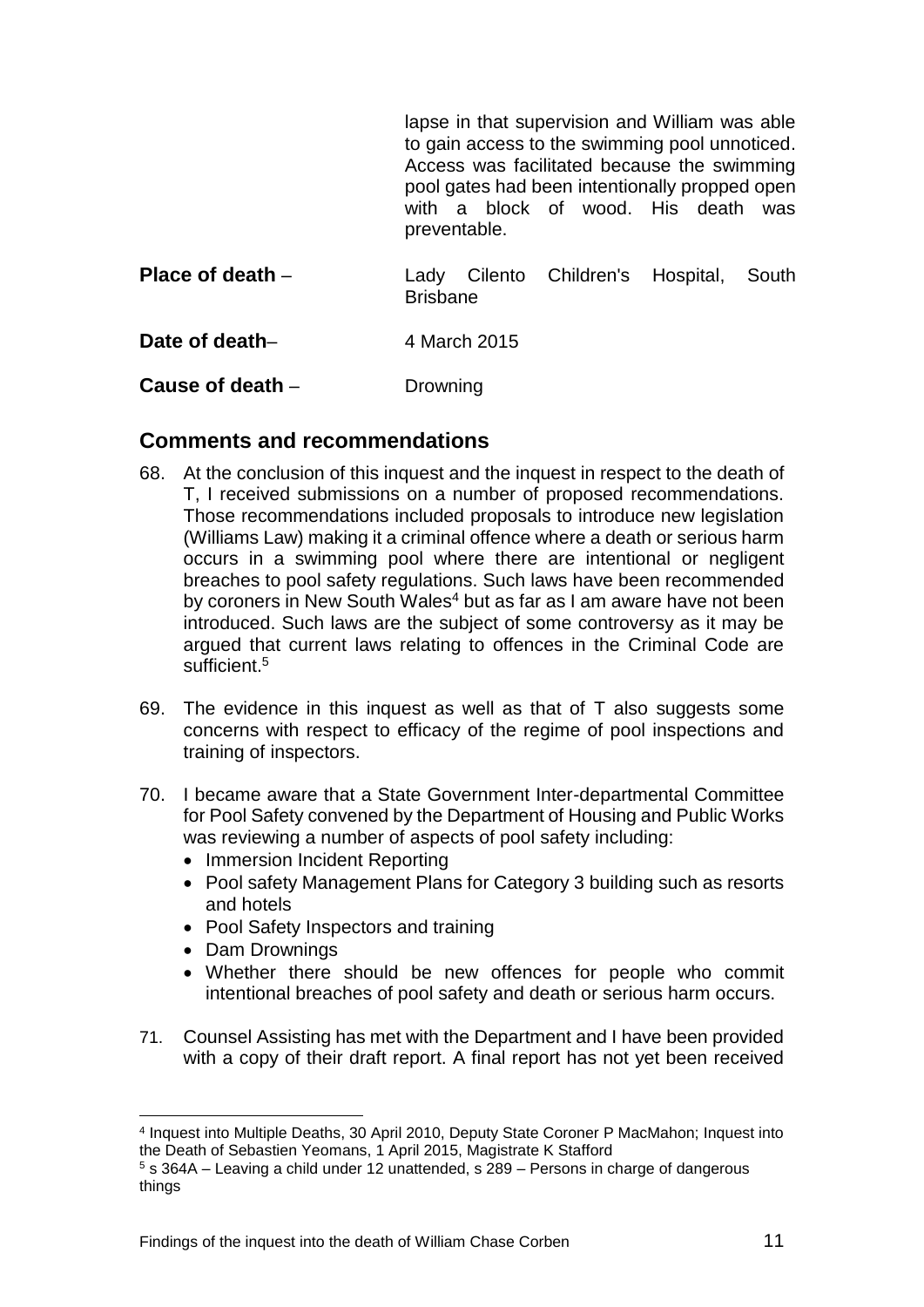and it may be that a different view is finally taken on some aspects of the review. My comments reflect only what is contained in the draft report.

- 72. The committee's position is that the offence provisions in the Criminal Code (including negligent acts causing harm, leaving a child under 12 years unattended, grievous bodily harm and manslaughter) are sufficient. The committee recommended that no changes be made to any offences relating to pool safety.
- 73. One issue that appears to have been argued is that generally there was no public interest in creating criminal offences or pursuing criminal charges in these cases, as the child who has drowned or been injured is usually the child or other relative of the pool owner, and the act of leaving a gate propped open is not sufficiently serious in any case to perhaps warrant a criminal charge.
- 74. Although I can understand the reasoning behind the view adopted, I respectfully disagree to this extent. It is apparent that all child pool deaths that have occurred in recent years have involved deliberate or reckless acts of breaching pool safety laws. The creation of a new offence may make it clear to those supervising children in this context of the importance of total compliance with pool safety legislation and adopting vigilant adult supervision. The discretion to prosecute or not would remain with the police or the DPP who could still consider those matters concerning public interest and the particular personal circumstances of the family.
- 75. It is apparent from the evidence in these cases that the use of fines have been irregular and inspectors have adopted other methods of ensuring compliance by voluntary rectification by pool owners, issue of rectification notices before any enforcement by way of penalty occurs. This is similarly the experience identified in New South Wales.<sup>6</sup>
- 76. In those circumstances it is my recommendation that the issue of creating a new offence where serious injury or death occurs in circumstances where there has been intentional or negligent breaches of pool safety laws be reconsidered in the context of the facts arising from these cases as well as the support for the implementation of such additional offences by other coronial jurisdictions.
- 77. The Committee relevantly also considered the Immersion Incident Reporting system and professional development of pool safety inspectors and recommended that:
	- Additional support be provided to local government through an enforcement protocol and formalised information sharing between investigating authorities.
	- The Department work with Queensland Health to amend the immersion incident form.

l

<sup>&</sup>lt;sup>6</sup> See discussion by Magistrate Stafford in the Inquest into the Death of Sebastien Yeomans, 1 April 2015 at pp 23-25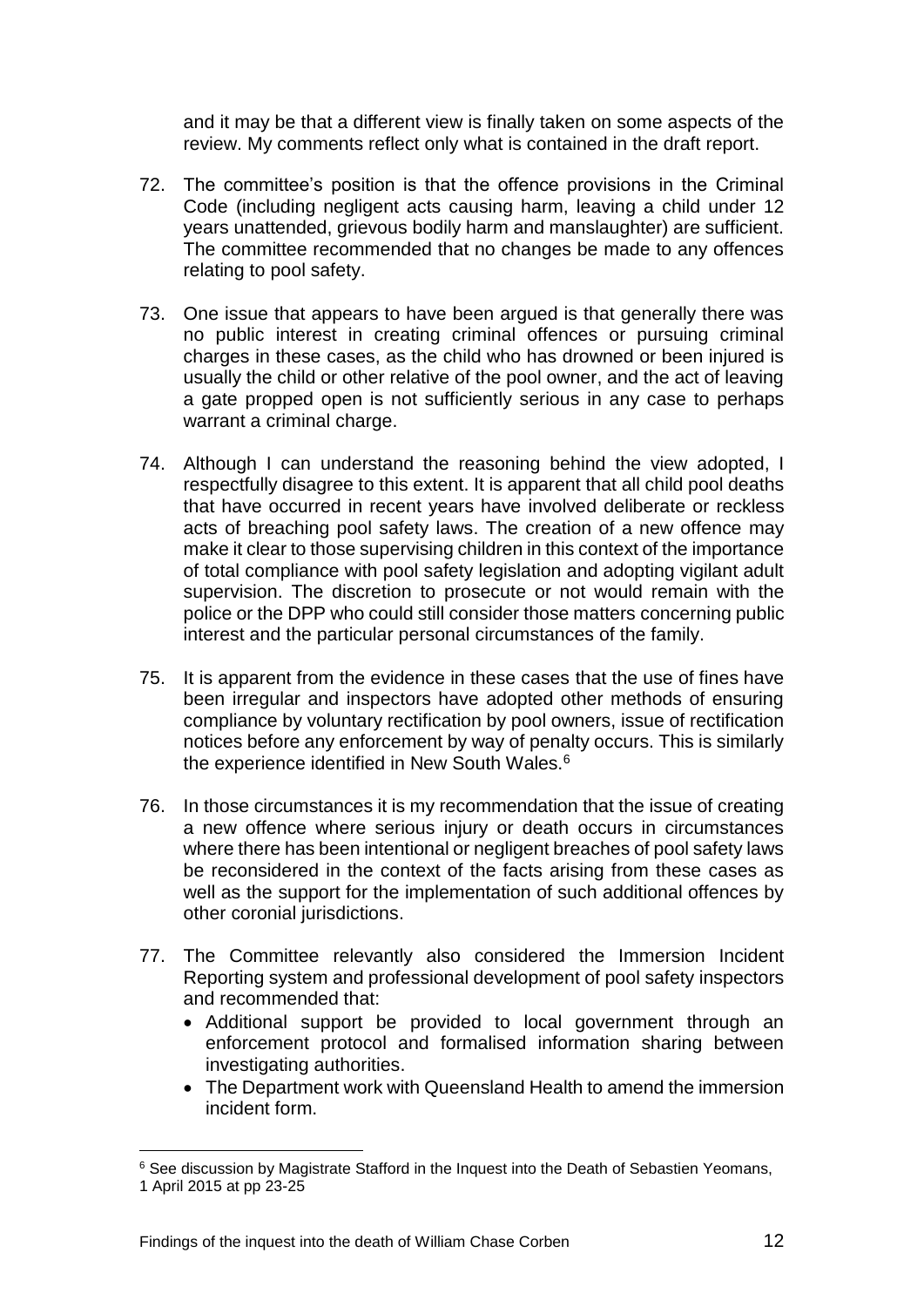- An enforcement protocol be developed, which will assist local governments to undertake inspections and investigations following an immersion incident.
- The need for continuing professional development for pool safety inspectors was supported but agreed that the current requirements did not sufficiently recognise periods of experience that have been gained by many inspectors and the decrease in new information within the industry. The committee supported and recommended a sliding scale framework.
- 78. The committee also considered other matters which are not relevant to the issues that arise from the facts of these particular cases. Of particular note were the conclusions drawn in relation to the examination of dam drownings, of which there had been a number in recent times in Queensland. The committee considered that although dam safety is an important issue, it does not believe that a regulatory response is warranted or justified, and in particular with respect to whether dams or homesteads near dams should be required to be fenced. Rather an awareness campaign about the risks of young children drowning in dams should be developed. No doubt these are issues which will be considered in the context of coronial investigations concerning those dam drownings.
- 79. Ms Plint also made a submission that the evidence suggested that the QPS investigators and Scenes of Crime officers who attended were not fully aware of the complete compliance issues for swimming pools and as a result there may have been a gap in information gathering at the immediate scene. Accepting that the protocol for investigations involves advising the local council to inspect and advise on compliance issues, there is still merit in that submission. In this case, the issue of the screen door compliance was not considered at the scene and an opportunity may have been missed to have clarified the issue of the presence or nonpresence of the so called plastic bracket either by photographs or other evidence.
- 80. Further the scene had obviously been disturbed by the time photographs were taken of the pool gates as they were not propped open when photographed. That evidence certainly would have assisted me, although ultimately I am confident in making my findings on the balance of probability without that assistance.
- 81. Although I am not particularly critical of the investigation, there is always room for improvement and I support the submission that QPS review their Operational Procedures Manual regarding the investigation of swimming pool deaths to ensure or emphasise that all possible aspects of swimming pool compliance and safety are considered.

#### <span id="page-14-0"></span>**Recommendations**

I. It is recommended that the issue of creating a new offence where serious injury or death occurs in circumstances where there have been intentional or negligent breaches of pool safety laws be reconsidered by the